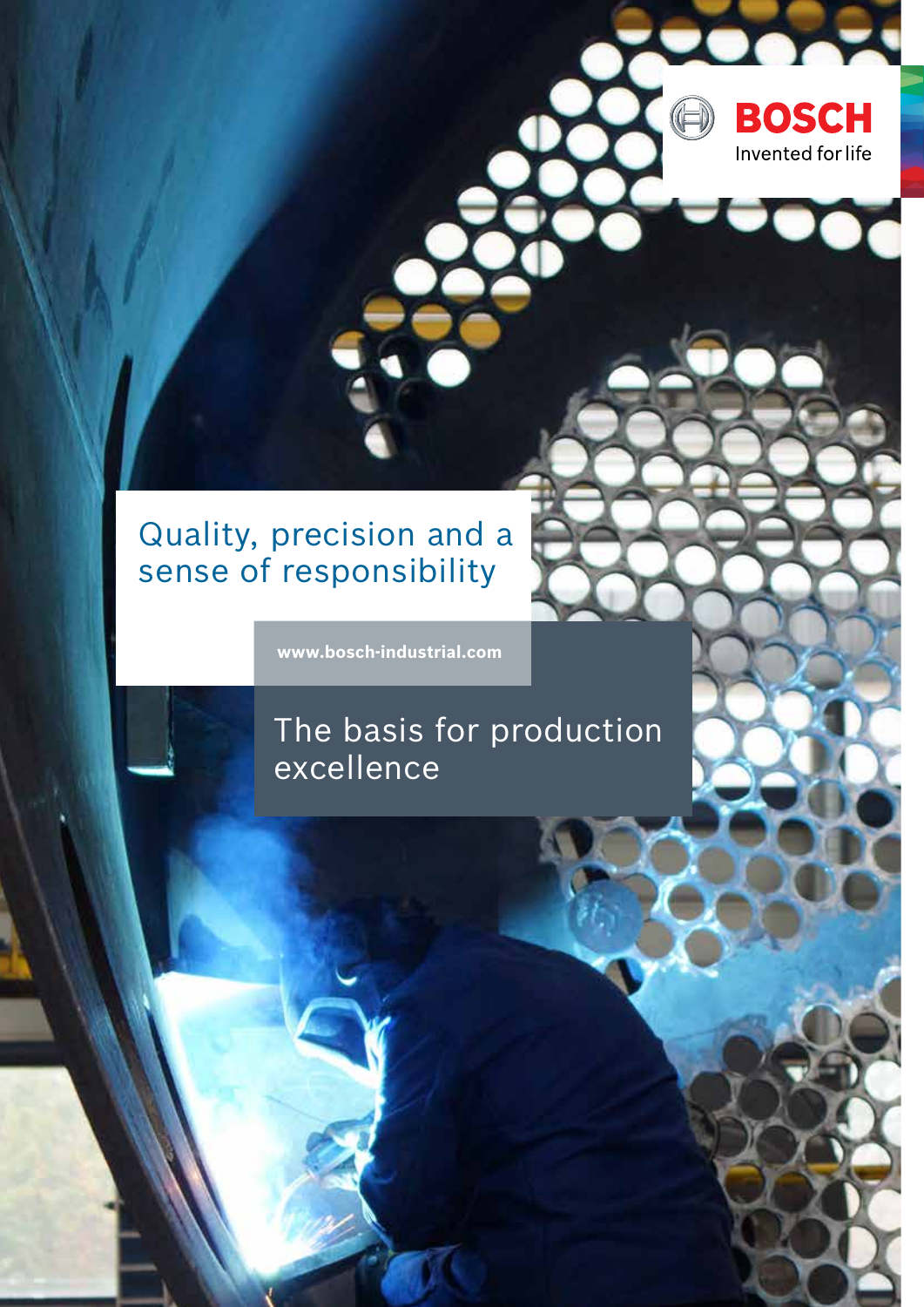# Driving force for more than 150 years

Bosch Industrial Boilers has been the leader in thermal systems and system solutions for more than 150 years. Trendsetting innovations and the consequent development of our products are the basis for outstanding efficiency and sustainability. More than 115,000 boiler systems delivered into more than 140 countries is proof of the high quality and reliability of our industrial boilers.

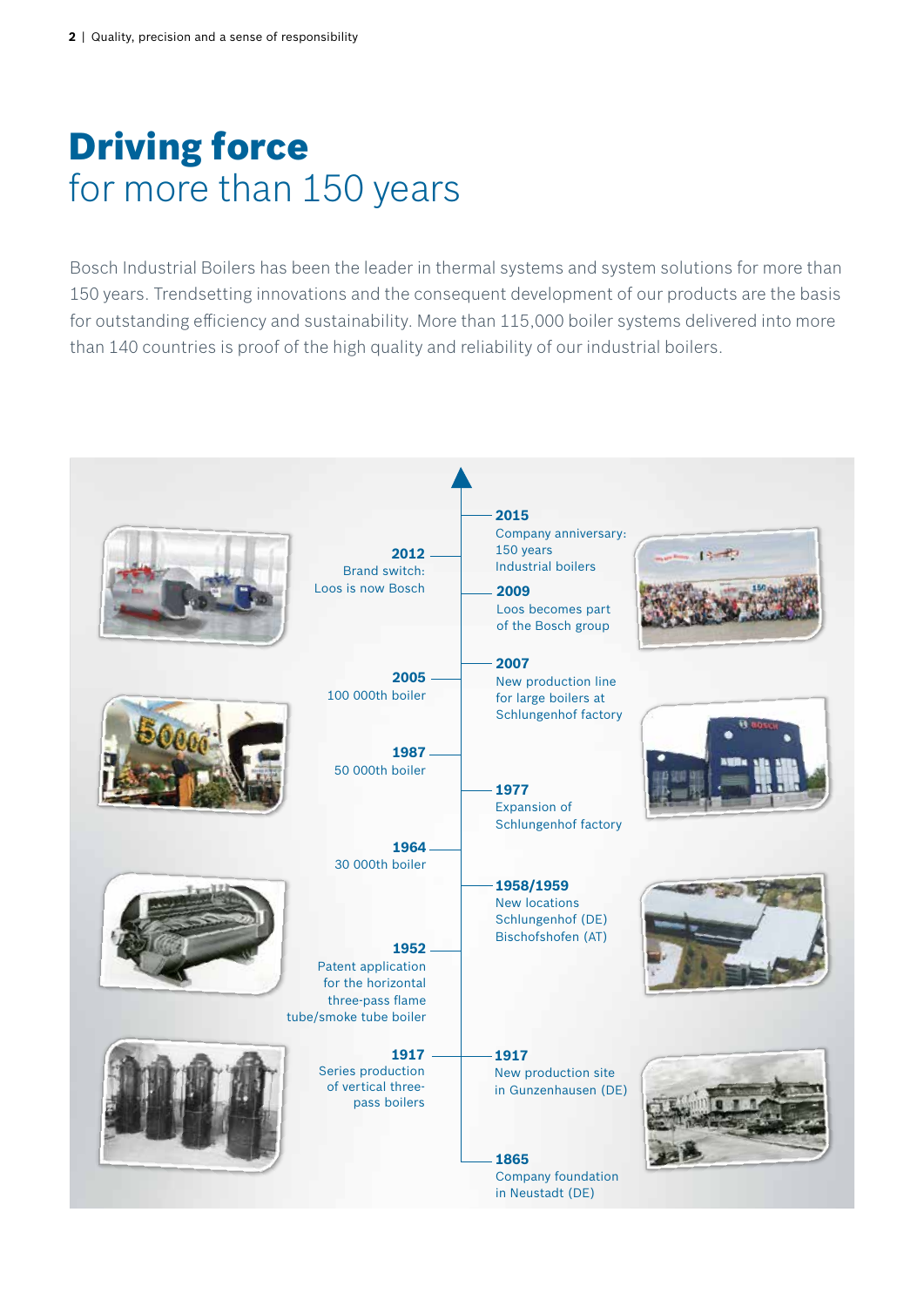## **Certificates** prove high quality standards

Numerous certificates and licences for our products in more than 140 countries all over the world are testament to the high quality and production standards of Bosch Industriekessel. All Bosch boilers and boiler house components conform to respective European guidelines for CE-labelling, especially the Pressure or Gas Equipment Directive based on technical standards (e.g. TRD, AD 2000 and EN norms such as EN 12953). The majority of our products and components are in conformity with the requirements for EC type examination. Customised solutions receive an approval for specific use by a notified body (e.g. TÜV Süd) before they leave the factory.

We manufacture our products according to the latest national standards e.g. EAC (Russia, Belarus, Armenia, Kyrgyzstan, Kazakhstan), TSG G0001 (China), SVGW/ VKF (Switzerland), SI 4280 (Israel) and many more. Our equipment according to EN 12953 for boiler systems is approved for operation without permanent supervision (BOSB 72h).

Bosch Industriekessel production sites use certified quality management systems e.g. EN ISO 9001, EN ISO 14001, Module D according to the Pressure Equipment Directive, SI 430 (Israel) and MLSE (China). In addition, Bosch Industriekessel is a certified manufacturer to the highest quality requirement level for welding companies according to EN ISO 3834 Part 2. Our corrugated flame tubes are subjected to a process qualification according to TRD and the Pressure Equipment Directive. We are licensed to provide maintenance for boiler systems and our international service network allows us to offer customer service in more than 140 countries all over the world, in some cases with 24/7 availability.



Type approval for different boiler types, approval for specific use for special designs



International certifications and licences



Quality management and production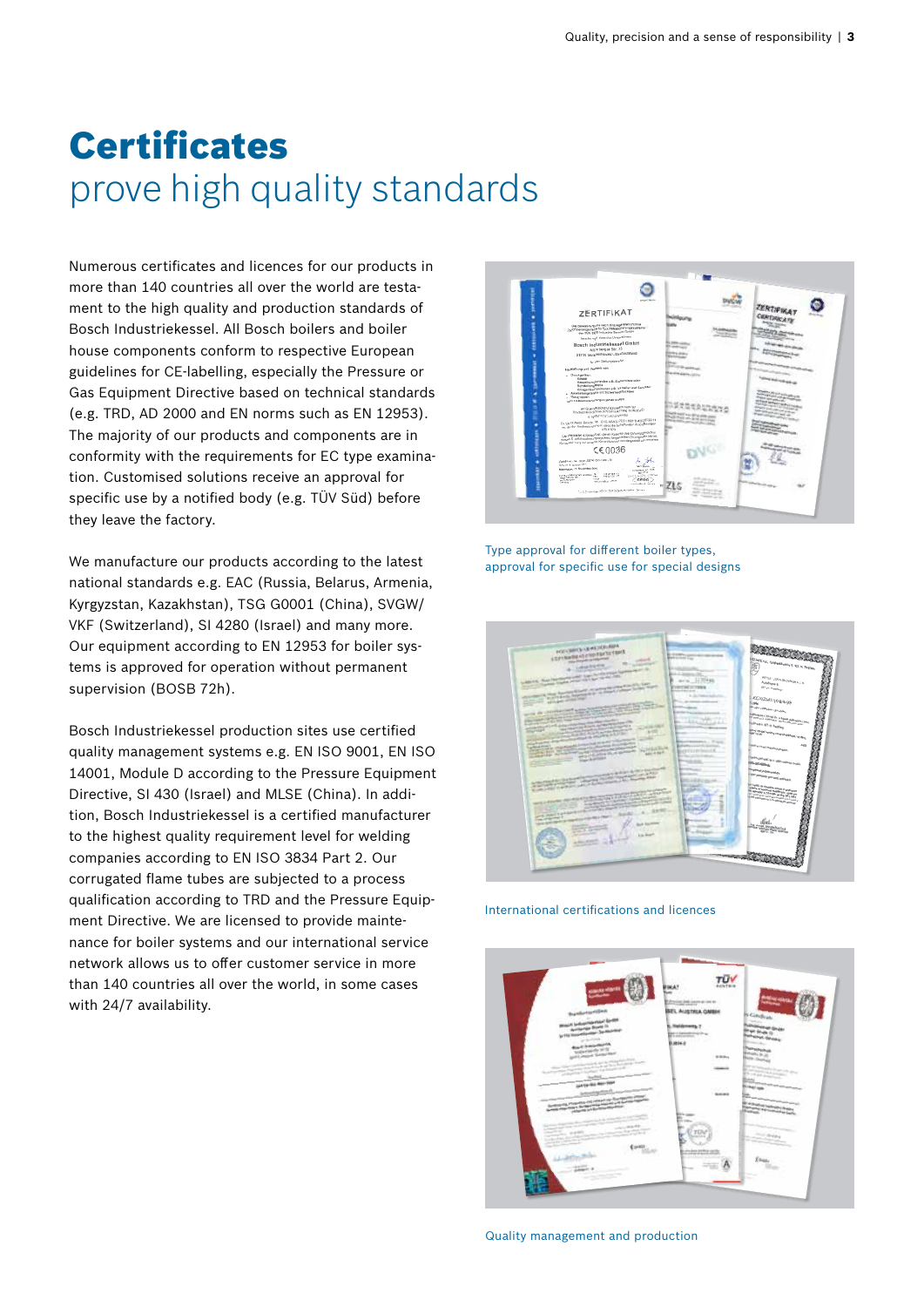## Optimum boiler construction thanks to more than 150 years of experience

#### **Optimised design for modern steam supply**

Modern steam boilers do not only have to work efficiently, they also have to manage dynamic pressure demands with a consistently high steam quality. When it comes to dynamics, water content and steam space are the factors most often taken into consideration, although other factors are physically more relevant. Far more crucial for the power reserve and the dynamics with consistently high steam quality are the water quality, the control quality and the height of steam space. Bad water quality leads to a "turbulent" water level and foaming. The risk of water entrainment is thus increased.

The patented arrangement of the flame tube and the passes of Bosch boilers (fig. 2) is ideal for a maximum steam space at a low water content. At spontaneous power peaks the water level inside the boiler rises because of the increased amount of steam bubbles in the boiler's water. Here the height of the steam chamber provides the highest safety for preventing a water level caused emergency shut-down and for minimising water entrainment. In addition, extremely fast reaction to load peaks is reliably achieved by our intelligent three-component control, pilot signals from large scale consumers and by avoiding preventilating (burner start). State of the art design methods such as "design by rules" and "design by analysis" (e.g. FEM) keep tensions in the boiler low.

Other advantages of the Bosch boiler design are:

- $\blacktriangleright$  Higher steam quality especially for dynamic requirements
- ▶ Low water content allows faster heating from cold start condition
- ▶ Most compact design reduces required space, radiation and downtime losses
- $\blacktriangleright$  Lower flame chamber load and reduced NO<sub>x</sub> emissions



Boiler design with passes lying side by side (fig. 1) and with optimised vapor space (fig. 2).

#### **Diagonal stays instead of stud bolts**

In other boiler designs the reversing chamber is fixed to the boiler end with stud bolts and there is no direct connection between the flame tube and the boiler end. During start-up of a boiler high forces occur between the warm flame tube and the cold boiler body. Stud bolts can distribute this force only punctually. This causes unfavourable stress peaks in their connecting weldseams.

Other disadvantages of the stud bolt construction are:

- ▶ Stud bolts are more prone to flexural stress
- ▶ Frequent changes in temperature can lead to stud bolts being torn off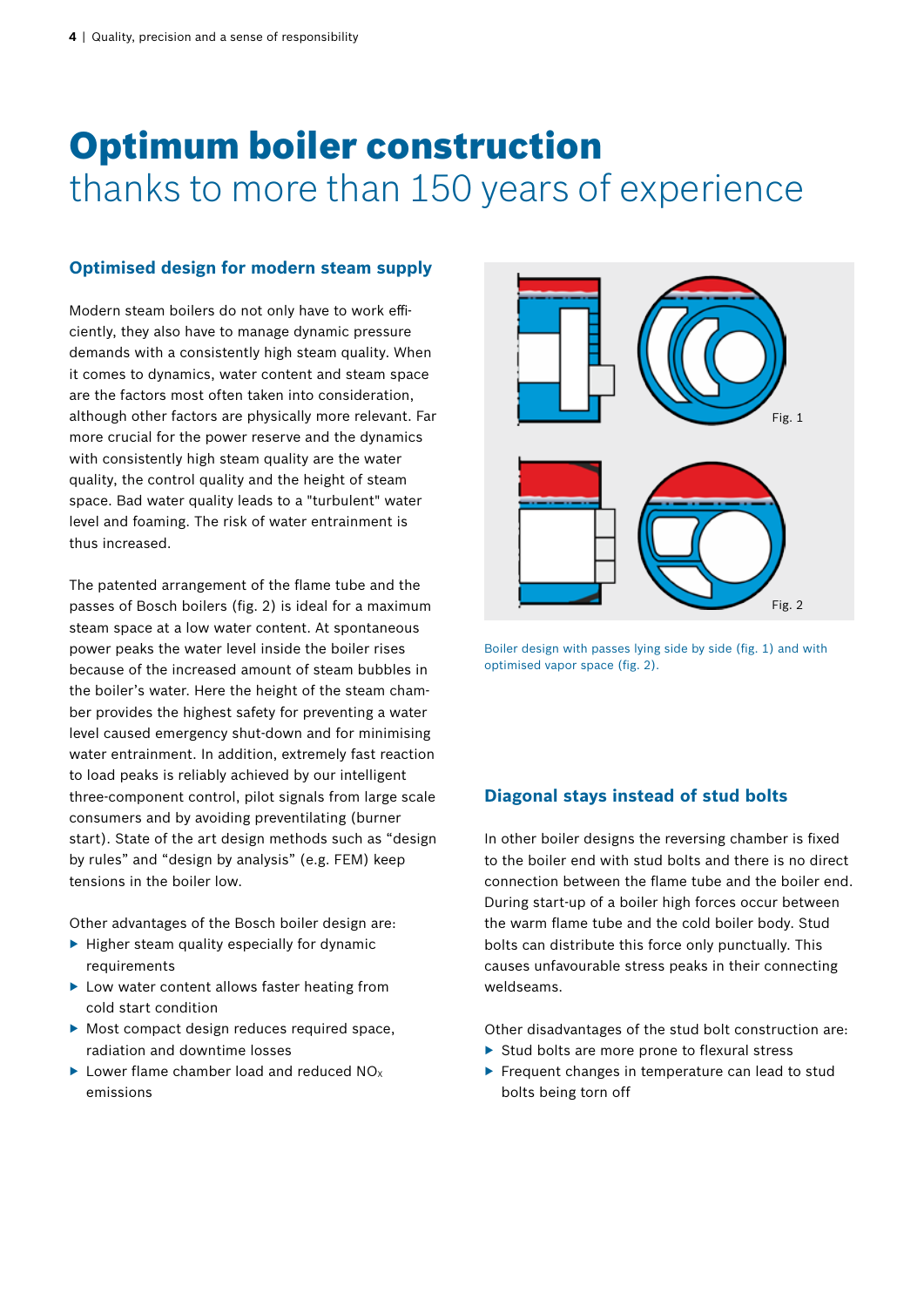For Bosch's industrial boilers (formerly Loos) the construction principle has been developed further and the use of stud bolts has been discontinued. The flame tube is fixed at both ends of the boiler body and occurring tensions can be passed on via diagonal stays (corner anchors). To prevent additional radiation of heat, the boiler's inspection door is filled in with a special Bosch composite material with extremely high insulation qualities. It is designed to be maintenancefree during the entire service life when commissioned and operated correctly. This UL-S design method has proved itself for more than 60 years in more than 80,000 boiler systems. Some of the first boilers of this kind from the early 1950s are verifiably still in daily operation today.



In contrast to tie rods, diagonal stays enable uniform tension distribution and a long service life.

### Proper welding of flame tube and smoke tube for more safety and stability

The connections between flame and smoke tubes and the boiler's ends are amongst the most important parts in a high-pressure boiler. These connections must resist high tensions and temperatures. This is why for Bosch boilers the smoke tubes are welded in by modern robots and the flame tubes by semi-automatic welding plants. Semi-automatic or fully automatic welding processes enable homogeneous and especially robust connections. In addition, special grooves are used to enable better cooling of thermally highly stressed weldseams. Particularly for thicker sheet metal this provides excellent cooling even in high load condition.

Burner passages however are made without water cooling in order to increase the boiler's durability. Complicated and costly repairs including a complete hydraulic pressure test are thus prevented. Thanks to Bosch's special insulation concept in the burner passage, heat emission losses and heat input of our industrial boilers can be minimised. Furthermore, it increases the robustness and maintainability of the boilers because the insulation material is designed for the entire service life of the boiler when commissioned and operated correctly.

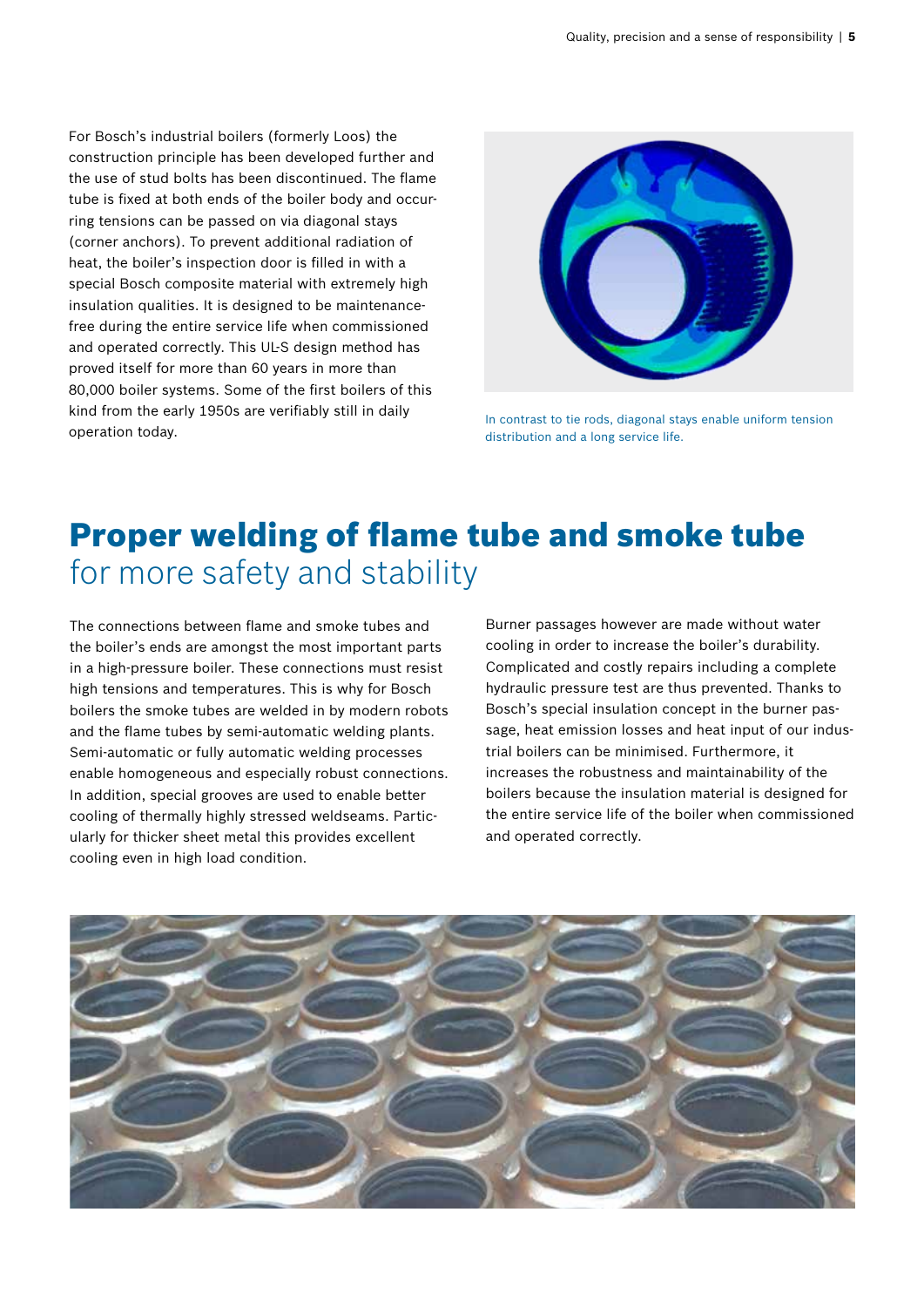

### **Welding** with precision

Boilers up to 120 tons can turned quickly, safely and gently, positioned and processed ideally in the Bosch factories thanks to our high load process cranes and our high production halls. In outdated production facilities boilers of more than 60 tons often have to be positioned horizontally because of height restrictions. As a result flame tube and smoke tubes need to be welded in a vertical position which can lead to quality problems as the liquid metal always follows gravity.



Welding in a horizontal position allows a more homogeneous structure, a higher penetration depth, and the highest welding quality due to an overall more consistent welding process.

For the individual assembly of a boiler with flanges and customised equipment, the components are connected manually using the metal active gas welding (MAG) procedure.

To achieve non-porous seams it is essential that the inert gas in the welding process is not blown away. We ensure this by protecting our work areas with windprotected work stations, special ventilation systems and radiant ceiling heating instead of conventional hot air blowers.

Our globally unique, self-developed corrugated tube machine is able to manufacture fully automatically corrugated flame tubes with up to 9 metres length. The machine has 12 servomotors and 3 lasers for monitoring and precise control. It manufactures corrugated flame tubes accurate to a fraction of a millimetre thanks to laser technology. Corrugated flame tubes are a vital part of the boiler and amongst the highest stressed parts, making precision and process quality essential.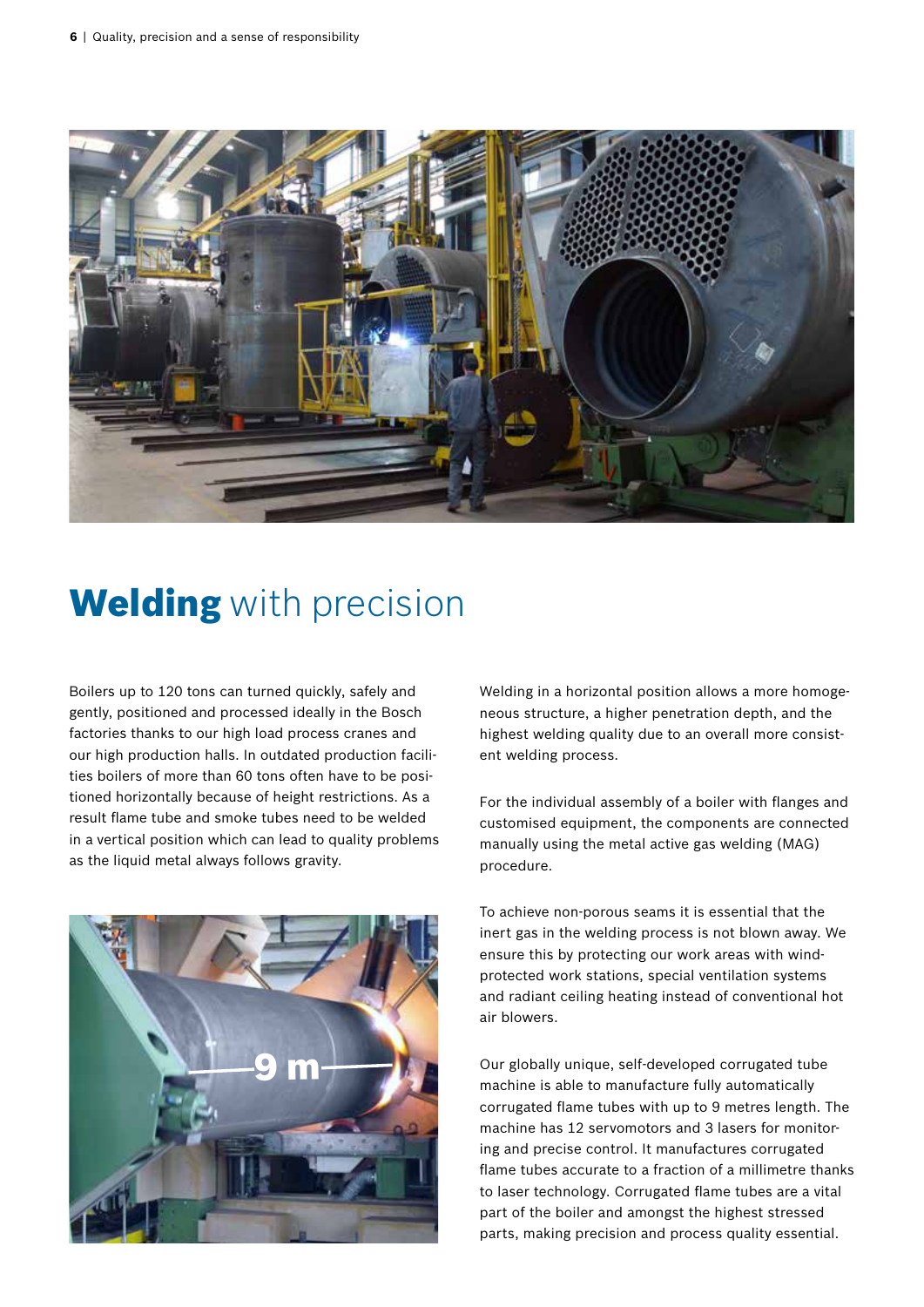# High-tech welding robots for highest quality

To ensure a particularly high and constant quality, the smoke tubes are welded fully automatically using five robot systems. Compared to conventional welding robots, the special robot used in Bosch industrial boiler production (see figure below) brings many benefits. There are no tool-positioning tolerances because of the fully automatic single measurement of the tubes.

Because we use a crane system the intelligent robot is very versatile and can be moved quickly and easily to each boiler. The quality of those weldseams is essential for the long life of the boilers because the smoke tube weldseams are exposed to high thermal and mechanical loads during operation.

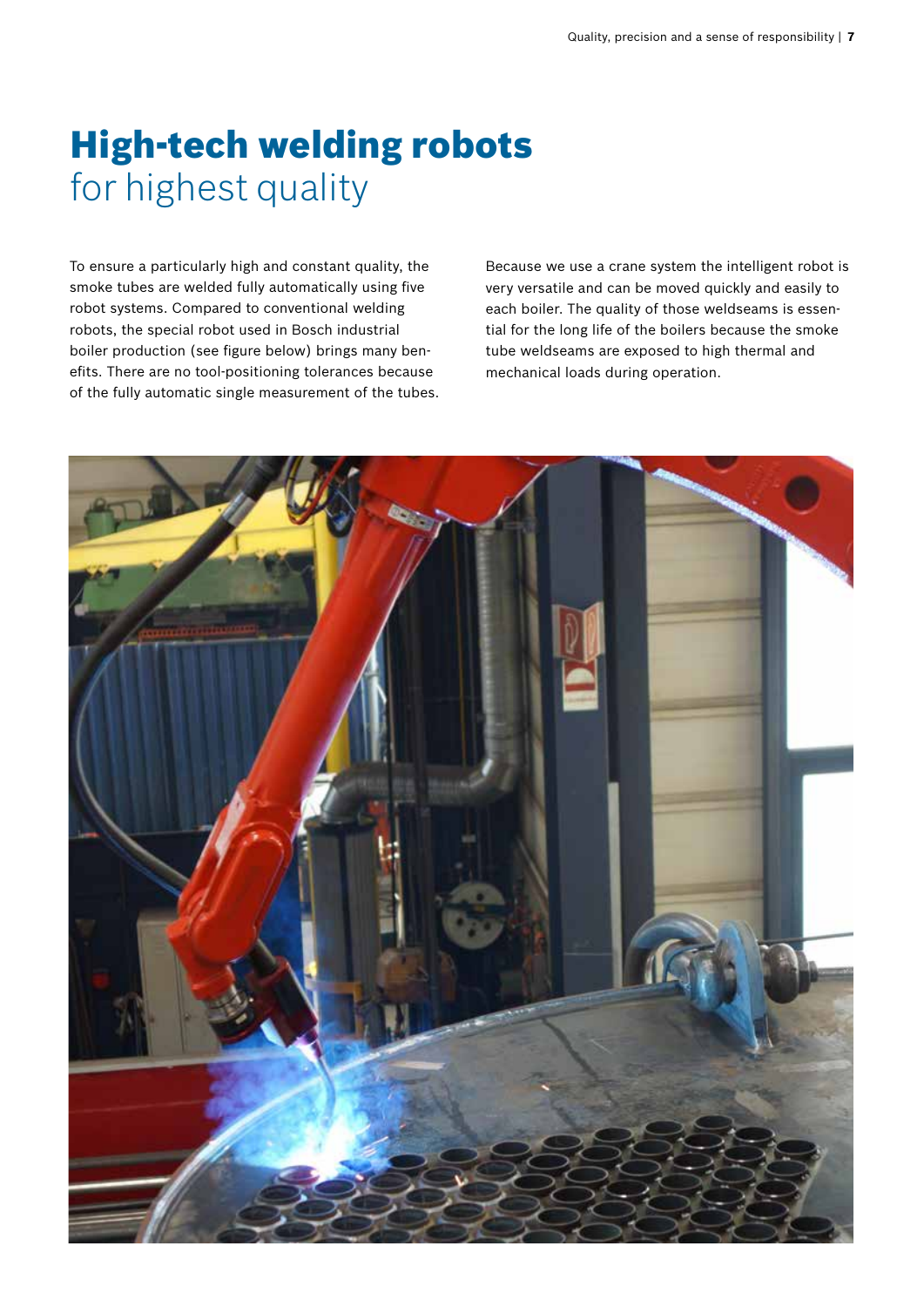## **Less weldseams,**  higher quality

By using larger sheet metal, fewer weldseams are required. This increases the strength and quality of the boiler shell and providing maximum robustness with greater resistance to stress. We therefore produce our large boiler bodies with less weldseams than usual. Our specialized production equipment is capable of handling sheet metal with more than 3.5 m width.

#### **Low-stress material increases the service life**

The use of laser and plasma cutting machines for cutting the vessel and pressure vessel parts allows particularly low tolerances to be achieved. Precise angles and a minimised heat input are additional advantages compared to common gas cutting machines.

Cutting with CNC-controlled plasma systems causes less thermal stress input at the cutting points of the plates. Adjustable cutting heads up to 45 degrees allow simultaneous joint preparation. All boiler body parts are processed with this procedure at Bosch.

Smaller sheet metal parts for boiler components and small boiler bodies are cut at the fully automatic CNC-controlled laser cutting machine. With the smallest joints and burr-free edges the fast, precise and low-stress cut workparts can undergo further processes without the need for reworking.

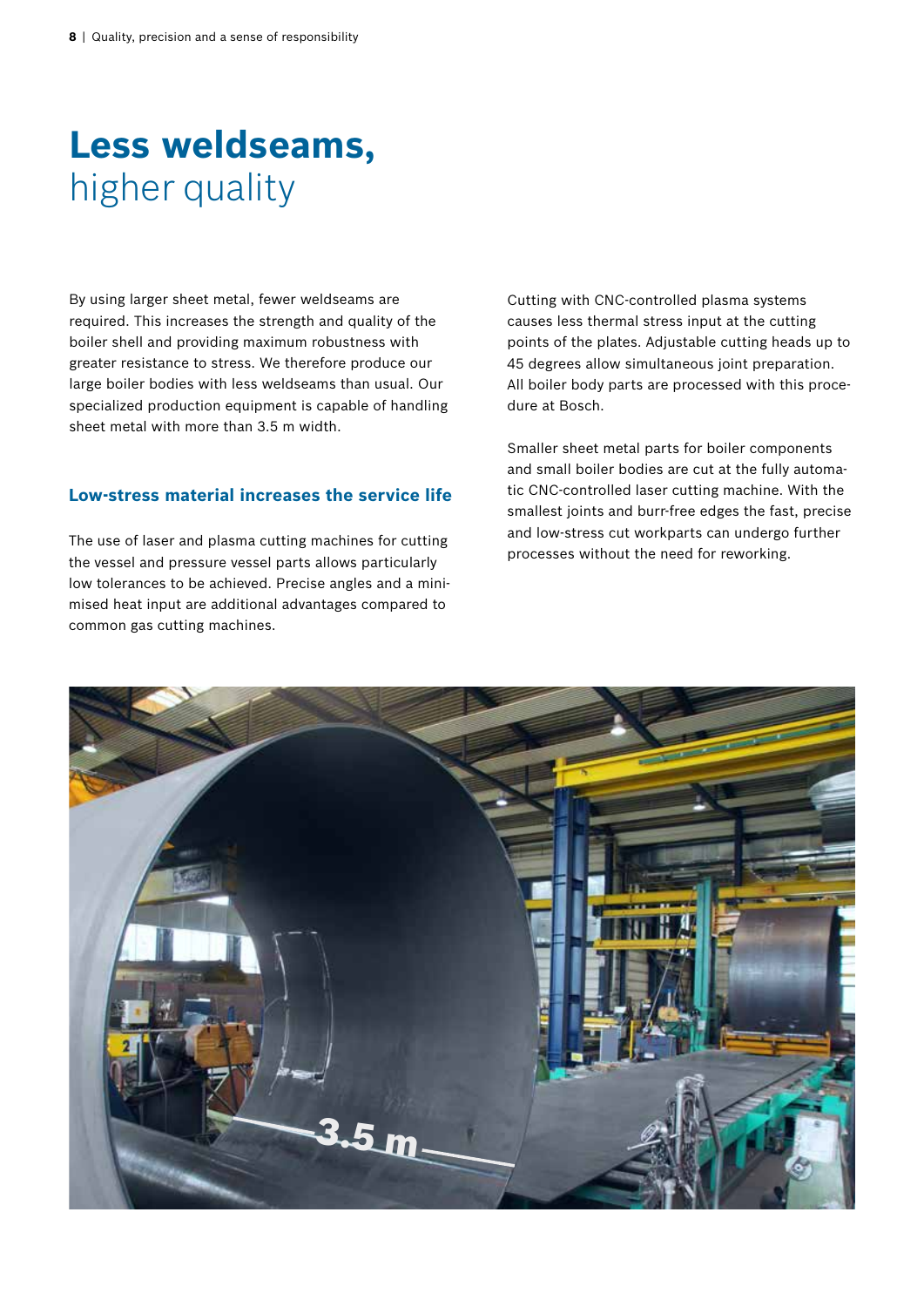

#### **Investing in safety and excellent working conditions** – because only satisfied employees deliver best quality

The health of our employees is a top priority for us. Every year we invest in employee safety and modern working conditions.

For example, the special fall protection device in the boiler production halls in Gunzenhausen (Germany) is unique. The workers are completely and safely secured without being limited in their mobility. Working at height on boilers which are up to 9 metres high in a standing position is always carried out with this fall protection. Basic safety equipment for production employees includes climbing harnesses, special head impact protection and safety clothing.

A special fresh air supply system avoids circulation of dust and thus provides excellent production conditions and a healthy climate. "A few years ago hardly anyone could imagine that the air quality can be improved to today's high standard", emphasises Ferdinand Smola, production manager at Gunzenhausen.

Our welders wear special helmets that ensure a constant supply of filtered fresh air. There are also brand new special devices which measure the vital functions of the workers. This ensures that in the case of an

emergency colleagues, first aiders and the shift supervisor are alarmed instantly and are thus able to help quickly.



"It makes me especially proud that suggestions from us in production are also considered and implemented to constantly improve our boilers."

Lukas Gruber, certified boiler welder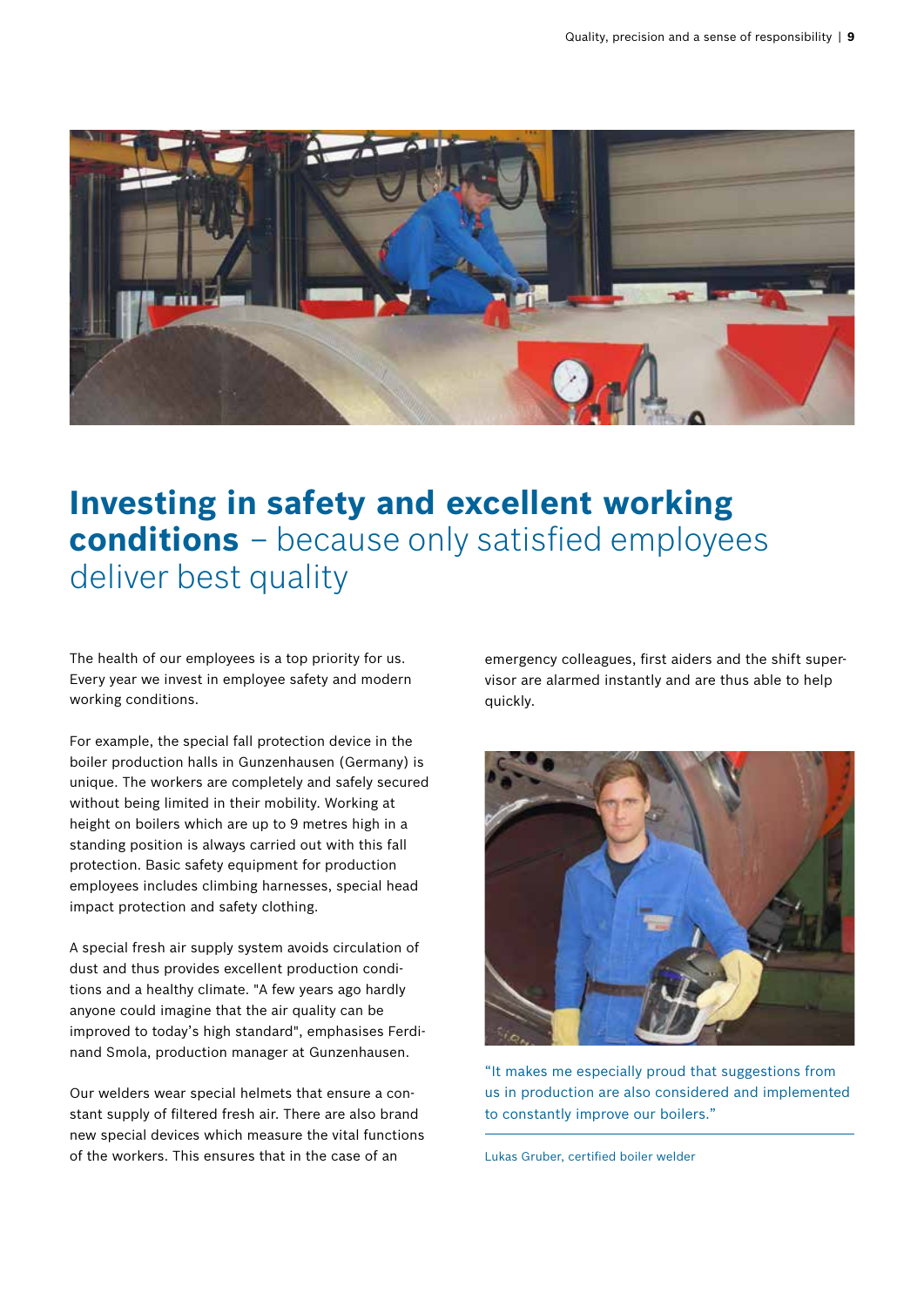

Certified experts and qualified young talent for outstanding quality "made in Germany".

## Precision and analysis

As a pioneer in the industrial use of welding technology in boiler construction, Loos (now Bosch Industriekessel) first established its own laboratory for analyses next to the production halls nearly a century ago. It was here that the basic knowledge of welding was imparted. Today it is modernized and used to analyse weldseams and for materials testing.

Quality control is also carried out in the laboratory, including frequent tensile tests, hardness measurements and macrosections as well as impact tests under normal conditions and under the influence of temperature.

Besides the test laboratory, the development area is an inherent part of the Competence Centre for industrial boiler systems in Gunzenhausen (Germany). We initially draft and simulate developments in 3D. Results are verified on prototypes at multiple testing bays to further optimise construction and boiler control before running endurance tests.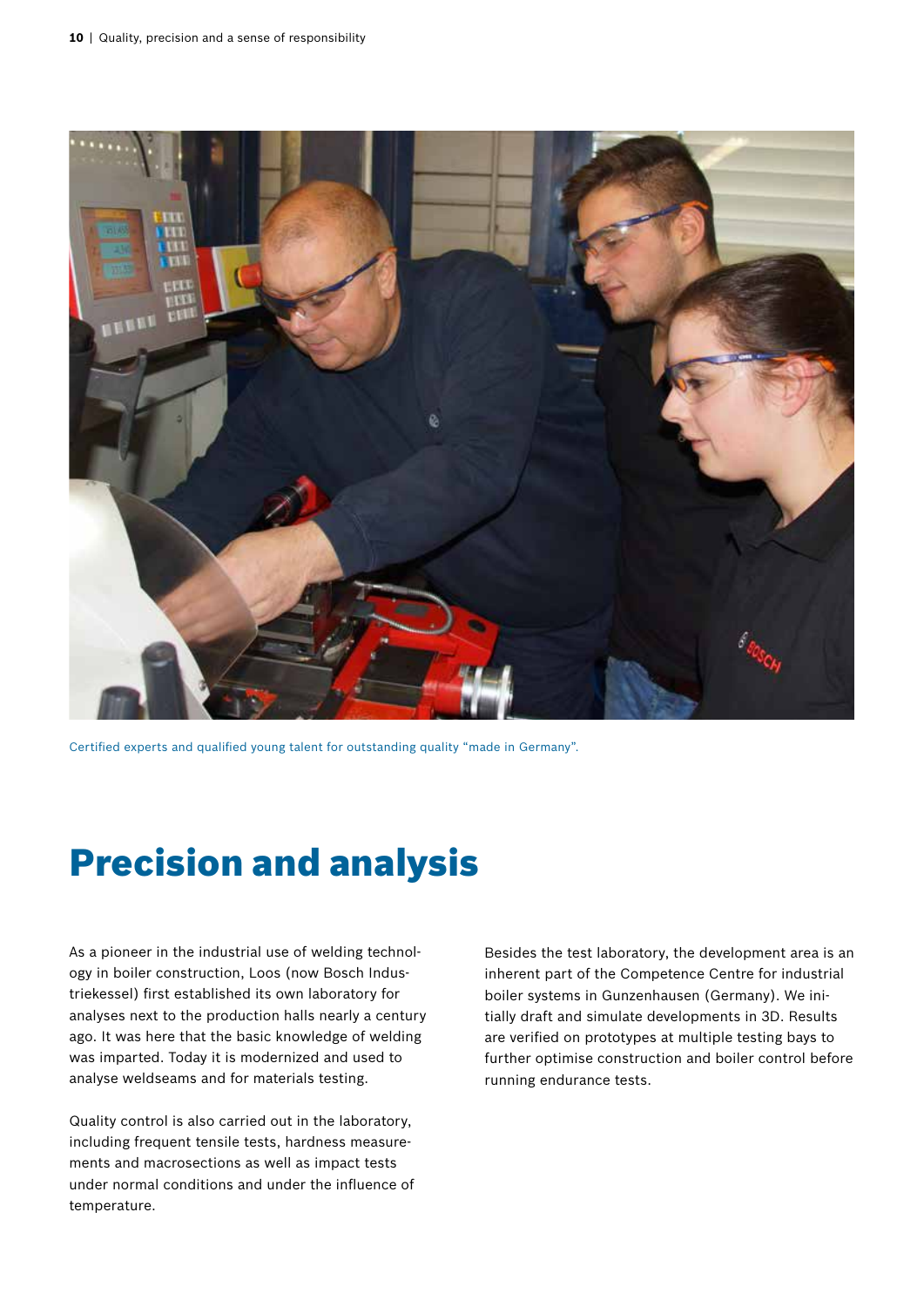# **Higher quality** through industry leading quality assurance methods

Quality control by X-ray is part of our boiler production process. Our constantly high welding quality is confirmed on around 25,000 developed films per year. Our trained staff can check, evaluate and document weldseams at any time during operation. Going beyond the standard quality requirements up to 100 percent of a boiler's weldseams are X-rayed. This also includes even our biggest boilers. In addition, we conduct ultrasonic tests, dye penetrant tests, magnetic particle tests and hydraulic pressure tests for our pressure vessels. Our high quality standards of course apply also to the production of our control cabinets. Every single of our controls is completely pre-configured and all functionalities are tested in a simulated boiler house. This ensures the highest quality of these customized products and allows fast and flawless commissioning.



# Promotion of young talent and training of experts

The welding laboratory, modern test facilities and our own apprentice workshop allow the qualification of new employees and the approved certification of professionals and boiler specialists at our own location in cooperation with "TÜV Süd". The high educational level of our employees is an important part of our quality concept. More than 200 professional boiler welders at Bosch Industriekessel possess more than 1,000 welding certificates.

More than 50 of our production employees are granted a special role: They are officially certified by a notified body as testing specialists and undertake quality control already in early stages of production. TÜV employees are on site every day for tests and documentation in our production facility. The documented, professional production of our products is the basis for our quality promise to our customers.



#### **Apprentices since 1978 (cumulative)**

Continuous qualification of industrial and commercial apprentices, IT specialists and technical draughtsmen